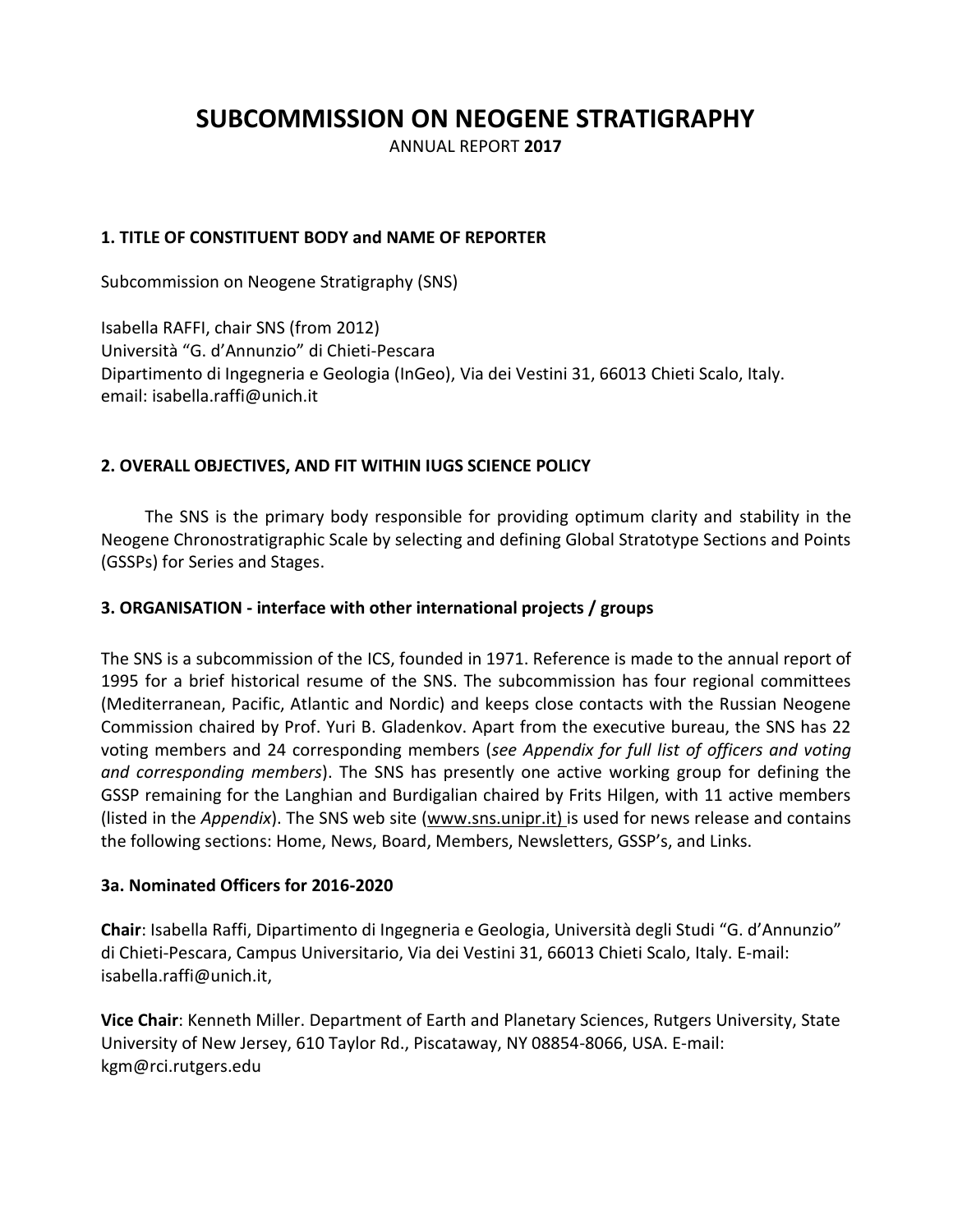**Secretary**: Elena Turco, Dipartimento di Scienze Chimiche, della Vita e Sostenibiltà Ambientale, Universita' degli Studi di Parma, Parco Area delle Scienze 157A, 43124, Parma, Italia. Email: [elena.turco@unipr.it](mailto:elena.turco@unipr.it)

# **4. EXTENT OF NATIONAL/REGIONAL/GLOBAL SUPPORT FROM SOURCES OTHER THAN IUGS**

Support for the SNS comes from the Chair's Institution in Italy (Università degli Studi "G. d'Annunzio di Chieti-Pescara). The Secretary's Institution in Parma (Università degli Studi di Parma) hosts the SNS web-site.

# **5. CHIEF ACCOMPLISHMENTS AND PRODUCTS in 2017**

- Documents about the debate about "formal and informal stratigraphic units, sub-epoch/subseries" (arisen during the ICS open assembly held in the STRATI 2015 Congress in Graz and developed between a group supporting formalization and a group favoring informal status, both including members of the SQS, SNS, ISPS) documents have been published on Episodes, together with a summary document by the ICS Officers (Finney and Bown, 2017).
- The SNS chair and some voting members supported different position regarding "formal and informal sub-epoch/sub-series" and were co-authors of the two different opinions:

P.N. Pearson, B.S. Wade, J. Backman, I. Raffi, S. Monechi (2017). Sub-series and sub-epochs are informal units and should continue to be omitted from the International Cronostratigraphic Chart. Episodes, 40, 5-7.

M. J. Head, MP. Aubry, M. Walker, K. G. Miller, B. R. Pratt (2017). A case for formalizing subseries (subepochs) of the Cenozoic Era. Episodes, 40, 22-27.

 Discussion within some members of the Langhian and Burdigalian GSSP Working Group (chair: Frits Hilgen) pointed out the option of having the Langhian GSSP defined at the top of C5Cn in the La Vedova section in Italy (Turco et al., 2016), while having an auxiliary boundary stratotype defined at the equivalent level in an (I)ODP core in the Pacific, to incorporate the open ocean benthic isotope record and low-latitude calcareous plankton events. Moreover, it was highlighted the problem of the taxonomic issues related to the *Praeorbulina* datum, and the uncertainty related to what calcareous plankton event is associated with the top of C5Cn and, hence, the Langhian base at low-latitudes.

#### **6. SUMMARY OF EXPENDITURE IN 2017:**

| <b>Credit on Nov 2016</b> | Euro | 3894,74 |
|---------------------------|------|---------|
| No expenses in 2017       |      |         |
| <b>Credit on Nov 2017</b> | Euro | 3894,74 |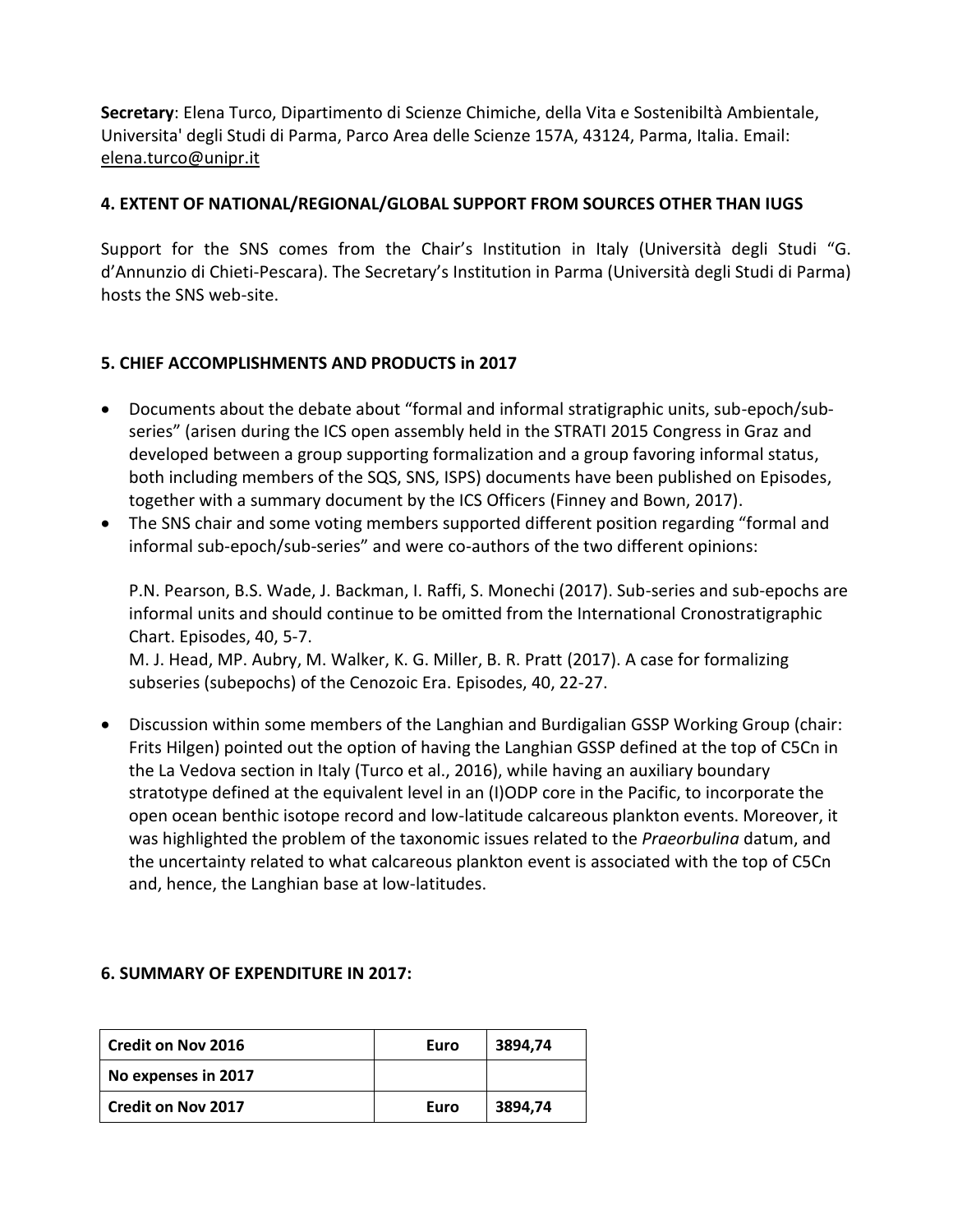## **7. SUMMARY OF INCOME IN 2016:**

No income

## **8. BUDGET FROM ICS IN 2016: Euro 0,0**

# **9. WORK PLAN, CRITICAL MILESTONES, ANTICIPATED RESULTS AND COMMUNICATIONS TO BE ACHIEVED NEXT YEAR:**

The major plan is to finally reach an agreement for a Langhian GSSP proposal, that is on a reliable/reproducible guiding criterium, complemented by additional criteria useful for correlation, and reach a decision on the GSSP section.

## **10. KEY OBJECTIVES AND WORK PLAN FOR NEXT 4 YEARS (2016-2020)**

- Proposal(s) for the Langhian GSSP will be submitted and published, with the purpose of reaching a final decision within the WG and subsequently within the SNS Subcommission.
- The recurrent problem related to definition of Burdigalian GSSP is still wide open. The difficulty lies the absence of having the GSSP defined in an astronomically tuned deep marine section, possibly in the Mediterranean, that would guarantees the stratigraphic contiguity with the other GSSP sections. Till now no good candidate section is available and search for suitable sections and/or cores for defining the Burdigalian GSSP will continue. In absence of suitable Mediterranean sections for defining the Burdigalian GSSP, the option to formally designate this boundary in an (I)ODP core will be seriously considered within SNS and discussion within the WG will involve voting and corresponding members.
- I. Raffi, asked by Felix Gradstein to take care of the Neogene chapter for the next GTS2020, has start working on the project with co-authors Bridget Wade and Heiko Pälike.

## 

#### **APPENDIX**

## **Nominated Officers**

**Chair**: Isabella Raffi, [Dipartimento di Ingegneria e Geologia](http://www.unich.it/unichieti/portletlocator/ContattoOrganizzazione_details?path=/BEA%20Repository/132035), Università degli Studi "G. d'Annunzio" di Chieti-Pescara, Campus Universitario, Via dei Vestini 31, 66013 Chieti Scalo, Italy. E-mail: isabella[.raffi@unich.it](mailto:raffi@unich.it)

**Vice Chair**: Kenneth Miller[. Department of Earth and Planetary Sciences,](http://geology.rutgers.edu/) Rutgers University, State University of New Jersey, 610 Taylor Rd., Piscataway, NY 08854-8066, USA. E-mail: kgm@rci.rutgers.edu

**Secretary**: Elena Turco, Scienze Chimiche, della Vita e Sostenibiltà Ambientale, Universita' degli Studi di Parma, Parco Area delle Scienze 157A, 43124, Parma, Italia. Email: elena.turco@unipr.it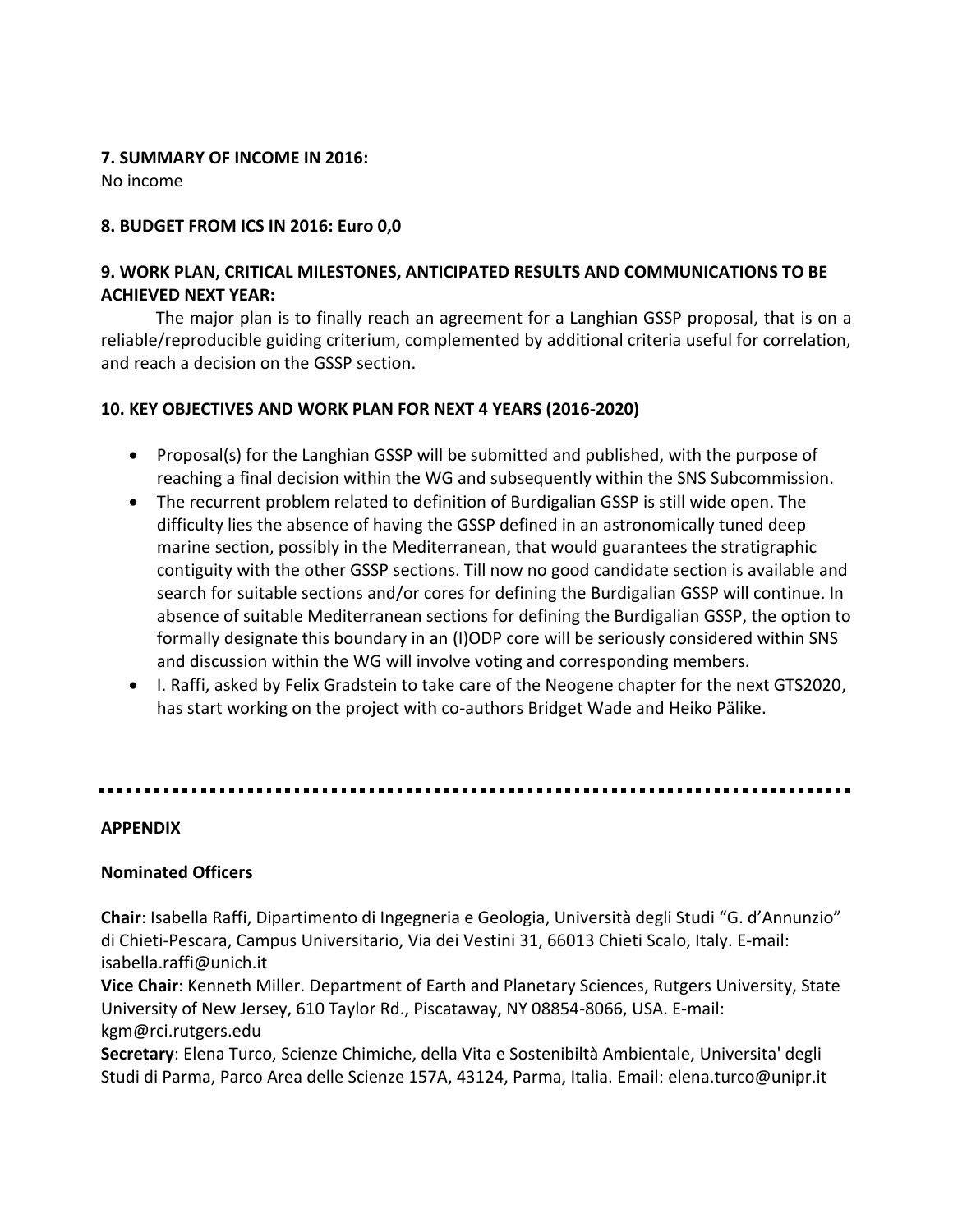#### **Voting Members**

Aubry, M.P., USA, [aubry@rci.rutgers.edu](mailto:aubry@rci.rutgers.edu) Backman, J., Sweden, [backman@geo.su.se](mailto:backman@geo.su.se) Berggren, W. A., USA, [wberggren@whoi.edu](mailto:wberggren@whoi.edu) Bernor, R., USA, [rbernor@howard.edu](mailto:rbernor@howard.edu) Beu, A. G., New Zealand, [a.beu@gns.cri.nz](mailto:a.beu@gns.cri.nz) Gladenkov, Y. B., Russia, [gladenkov@ginras.ru](mailto:gladenkov@ginras.ru) Hilgen, F. J., The Netherlands, [f.j.hilgen@uu.nl](mailto:f.j.hilgen@uu.nl) Hodell, D., UK, [dah73@cam.ac.uk](mailto:dah73@cam.ac.uk) Iaccarino, S. M., Italy, [iaccarin@unipr.it](mailto:iaccarin@unipr.it) Kent, D. V., USA, [dvk@rci.rutgers.edu](mailto:dvk@rci.rutgers.edu) Miller, K. G., USA, [kgm@rci.rutgers.edu](mailto:kgm@rci.rutgers.edu) Nishi, H., Japan, [hnishi@m.tohoku.ac.jp](mailto:hnishi@m.tohoku.ac.jp) Pälike, H., Germany, [hpaelike@marum.de](mailto:hpaelike@marum.de) Pearson, P., UK, [PearsonP@cardiff.ac.uk](mailto:PearsonP@cardiff.ac.uk) Piller, W. E., Austria, [Werner.piller@uni-graz.at](mailto:Werner.piller@uni-graz.at) Raffi, I.,Italy, isabella.raffi@unich.it Rook, L., Italy, [lorenzo.rook@unifi.it](mailto:lorenzo.rook@unifi.it) Sierro, F. J., Spain, [sierro@usal.es](mailto:sierro@usal.es) Tian, J., China, [tianjun@tongji.edu.cn](mailto:tianjun@tongji.edu.cn) Turco, E., Italy, [elena.turco@unipr.it](mailto:elena.turco@unipr.it) Vai, G. B., Italy, [giambattista.vai@unibo.it](mailto:giambattista.vai@unibo.it) Van Couvering, J., USA, [vancja@gmail.com](mailto:vancja@gmail.com)

#### **Corresponding Members**

Barron J., USA, [jbarron@usgs.gov](mailto:jbarron@usgs.gov) Beltran C., France[, catherine.beltran@upmc.fr](mailto:catherine.beltran@upmc.fr) Billups K., USA, [kbillups@udel.edu](mailto:kbillups@udel.edu) Cahuzac, B., France, [b.cahuzac@ufr-termer.u-bordeaux1.fr](mailto:b.cahuzac@ufr-termer.u-bordeaux1.fr) Di Stefano A., Italy, [distefan@unict.it](mailto:distefan@unict.it) Drinia H., Greece, [cntrinia@geol.uoa.gr](mailto:cntrinia@geol.uoa.gr) Edwards L. E., USA, [leedward@usgs.gov](mailto:leedward@usgs.gov) Foresi L. M., Italy, [luca.foresi@unisi.it](mailto:luca.foresi@unisi.it) Holbourn A., Germany, [ah@gpi.uni-kiel.de](mailto:ah@gpi.uni-kiel.de)  Hudackova, N., Slovakia, [hudackova@nic.fns.uniba.sk](mailto:hudackova@nic.fns.uniba.sk) Janssen, A. W., Malta, [ajanssen@go.net.mt](mailto:ajanssen@go.net.mt) Janssen, R., Germany, [Ronald.Janssen@senckenberg.de](mailto:Ronald.Janssen@senckenberg.de) Kovac, M., Slovakia, [kovacm@fns.uniba.sk](mailto:kovacm@fns.uniba.sk) Mein, P., France, [mein@univ-lyon1.fr](mailto:mein@univ-lyon1.fr) Montanari, A., Italy, [sandro.ogc@fastnet.it](mailto:sandro.ogc@fastnet.it) Mudie, P., Canada, [Peta.Mudie@nrcan-rncan.cg.ca](mailto:Peta.Mudie@nrcan-rncan.cg.ca) Nagymarosy, A., Hungary, [gtorfo@ludens.elte.hu](mailto:gtorfo@ludens.elte.hu) Pichezzi, R., Italy, rita.pichezzi@apat.it Raymo, M. E., USA, [raymo@ldeo.columbia.edu](mailto:raymo@ldeo.columbia.edu)